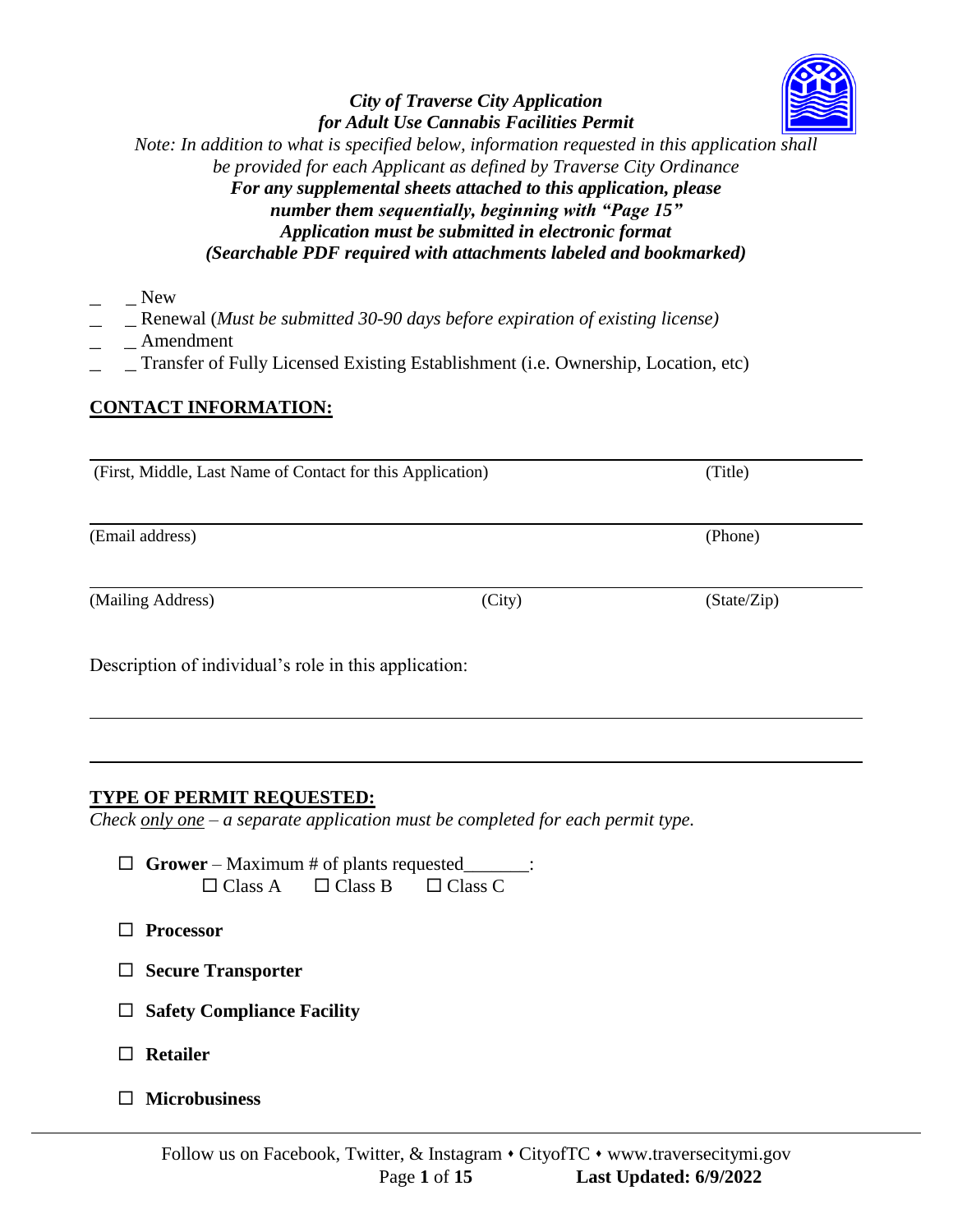# **LICENSE OWNER:**

| (License Owner)                                                                                                                                                                            |                                            |                          |
|--------------------------------------------------------------------------------------------------------------------------------------------------------------------------------------------|--------------------------------------------|--------------------------|
| (Federal Tax Identification Number)                                                                                                                                                        |                                            |                          |
| (Physical Address)                                                                                                                                                                         | (City)                                     | (State/Zip)              |
| (Phone)                                                                                                                                                                                    | (Fax)                                      | (Email)                  |
| $\Box$ Self – Individual Owner<br>$\Box$ LLC*<br>*For any other than "Self," attach a separate sheet listing all information for directors, officers, members,<br>partners and individuals | $\Box$ Corporation*<br>$\Box$ Partnership* |                          |
| <b>FACILITY/PROPERTY LOCATION:</b>                                                                                                                                                         |                                            |                          |
| (Business Name)                                                                                                                                                                            |                                            | (Email)                  |
| (Physical Address)                                                                                                                                                                         | (City)                                     | (State/Zip)              |
| (Phone)                                                                                                                                                                                    |                                            | (Fax)                    |
| What interest does the applicant have in this facility? $\Box$ Ownership $\Box$                                                                                                            |                                            | <b>Lease Arrangement</b> |
| <b>FACILITY/PROPERTY OWNER, if different than license owner:</b>                                                                                                                           |                                            |                          |
| (Name)                                                                                                                                                                                     |                                            | (Email)                  |
| (Mailing Address)                                                                                                                                                                          | (City)                                     | (State/Zip)              |
| (Phone)                                                                                                                                                                                    |                                            | (Fax)                    |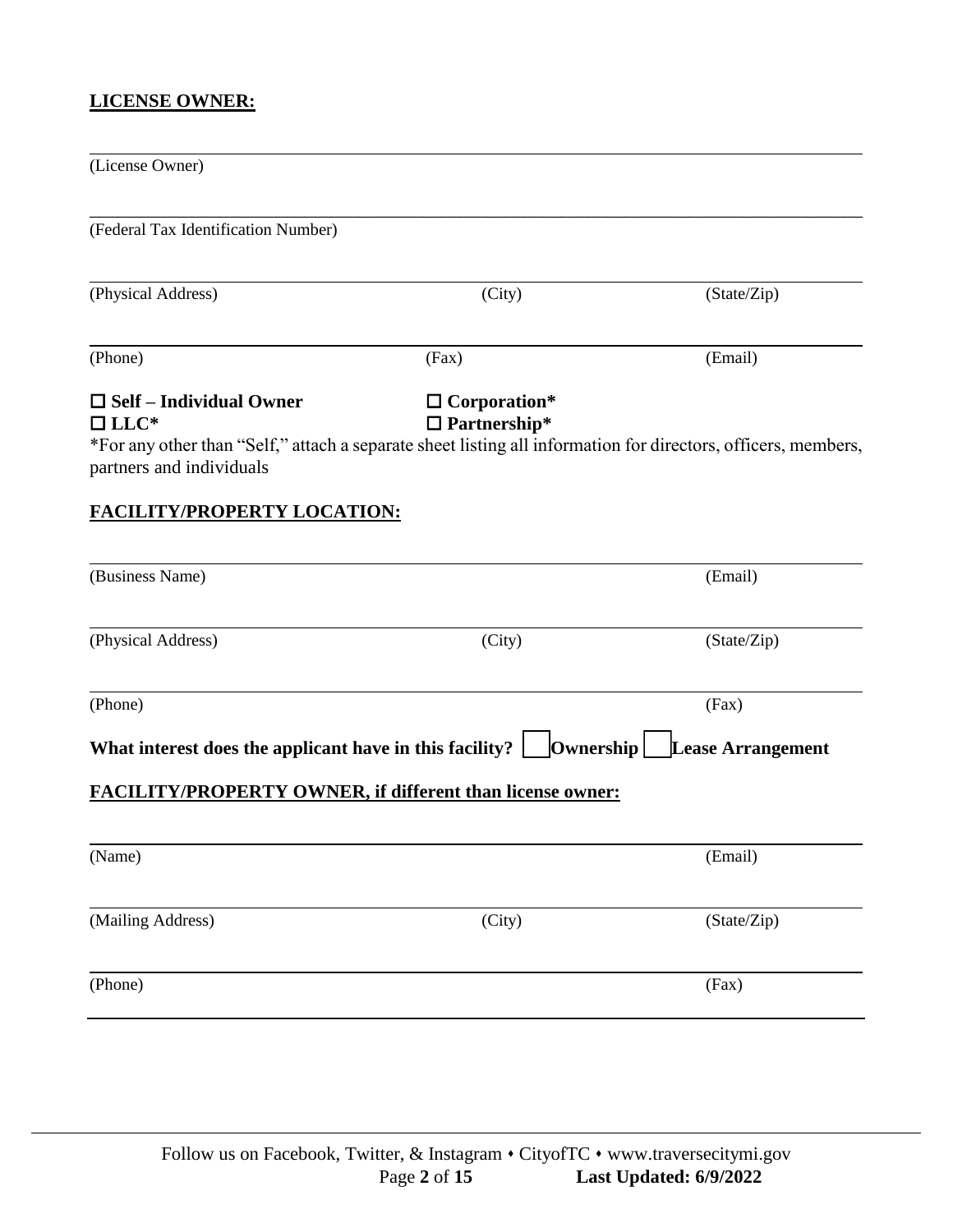# **FACILITY OR BUSINESS MANAGER:**

| (Name)                                 |                                                                                                                                                                                                                                             | (Email)                      |
|----------------------------------------|---------------------------------------------------------------------------------------------------------------------------------------------------------------------------------------------------------------------------------------------|------------------------------|
| (Mailing Address)                      | (City)                                                                                                                                                                                                                                      | (State/Zip)                  |
| (Phone)                                |                                                                                                                                                                                                                                             | (Fax)                        |
|                                        | Are there other facility or business managers? $\mathbf{Yes}$                                                                                                                                                                               | $\overline{\text{No}}$       |
| If Yes, how many? $\frac{1}{\sqrt{2}}$ | Attach a separate sheet listing contact information for all other facility or business managers.                                                                                                                                            |                              |
|                                        | EACH PERSON NAMED ON THE APPLICATION, INCLUDING ANY APPLICANT AS<br>DEFINED BY TRAVERSE CITY ORDINANCE, MUST FILL OUT THE FOLLOWING<br><u>QUESTIONS. PLEASE DUPLICATE THIS SECTION AS NEEDED. (PAGES 3-7)</u>                               |                              |
| (Name)                                 | (Social Security #)                                                                                                                                                                                                                         | (Email)                      |
| (Mailing Address)                      | (City)                                                                                                                                                                                                                                      | (State/Zip)                  |
| (Phone)                                |                                                                                                                                                                                                                                             | (Fax)                        |
| address).                              | Please list all residential addresses over the past three years (indicate timeframe you resided at each<br><u> 1989 - Johann Stoff, amerikansk politiker (* 1908)</u>                                                                       |                              |
|                                        | <u> 1989 - Johann Stoff, amerikansk politiker (d. 1989)</u><br>Have you submitted an application for a cannabis license to the City of Traverse City? $\Box$ Yes<br>Do you owe city funds for delinquent taxes or utility bills? $\Box$ Yes | $\square$ No<br>$\square$ No |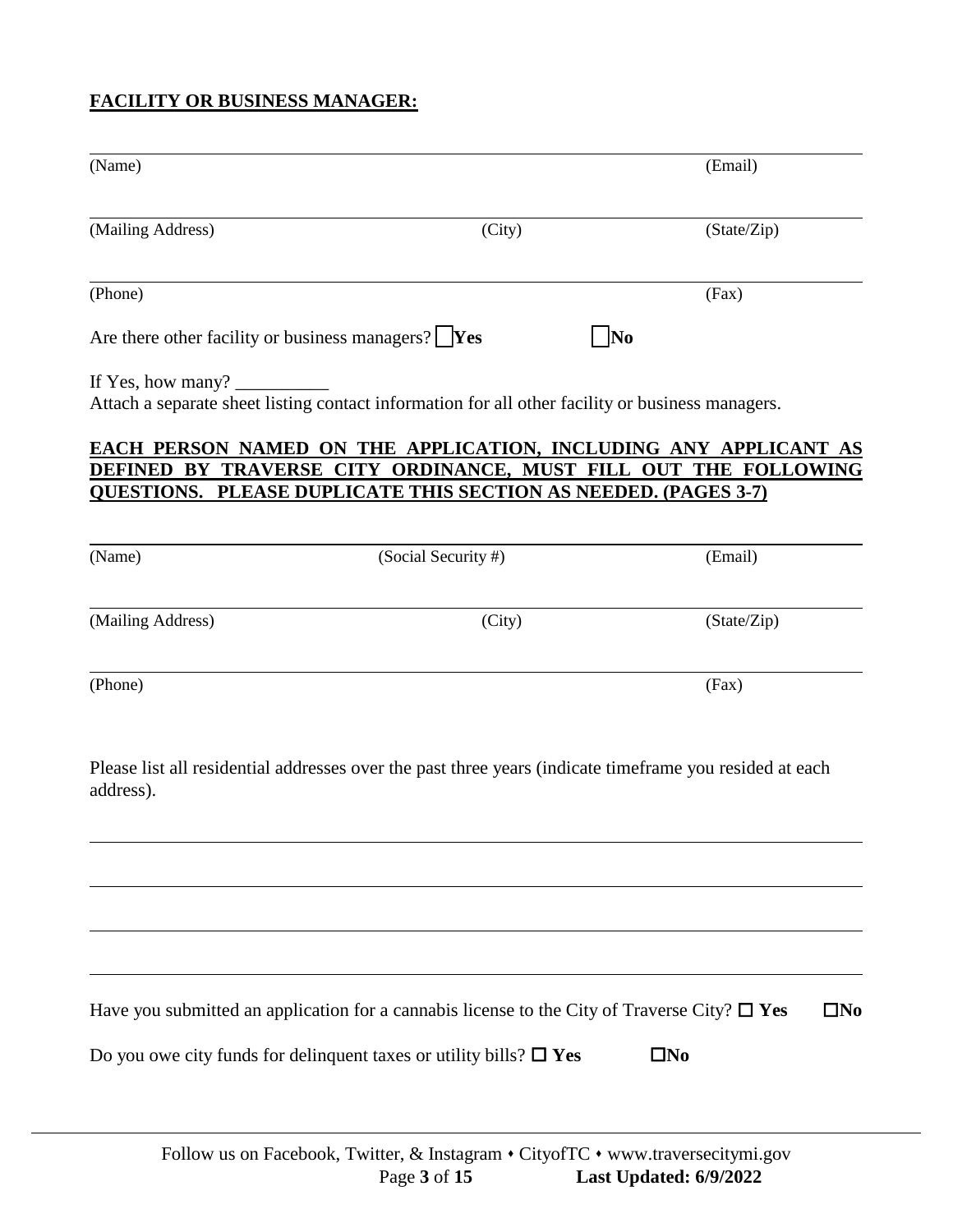Description of individual's role in this application:

Have you been convicted of, pled guilty or nolo contendere to, or forfeited bail concerning, any offense that would disqualify it from being licensed by the State of Michigan for the activity for which the permit is requested within the past ten years?  $\Box$  Yes  $\Box$  No

If yes, provide detailed information here, including charges, dates, location, your plea, and the disposition of the matter.

Have you ever been convicted of, pled guilty or nolo contendere to, or forfeited bail concerning, a misdemeanor involving a controlled substance, theft, dishonesty, or fraud in any state or been found responsible for violating a local ordinance in any state involving a controlled substance, dishonesty, theft, or fraud that substantially corresponds to a misdemeanor in that state within the past five years?  $\Box$ Yes  $\Box$  No

If yes, what is the date of the conviction(s) and law(s) under which you were convicted?

Please describe the offense of which you were convicted:

Have you ever been found guilty of violating an ordinance similar to the city's ordinances regulating adultuse Cannabis facilities?  $\Box$  Yes  $\Box$  No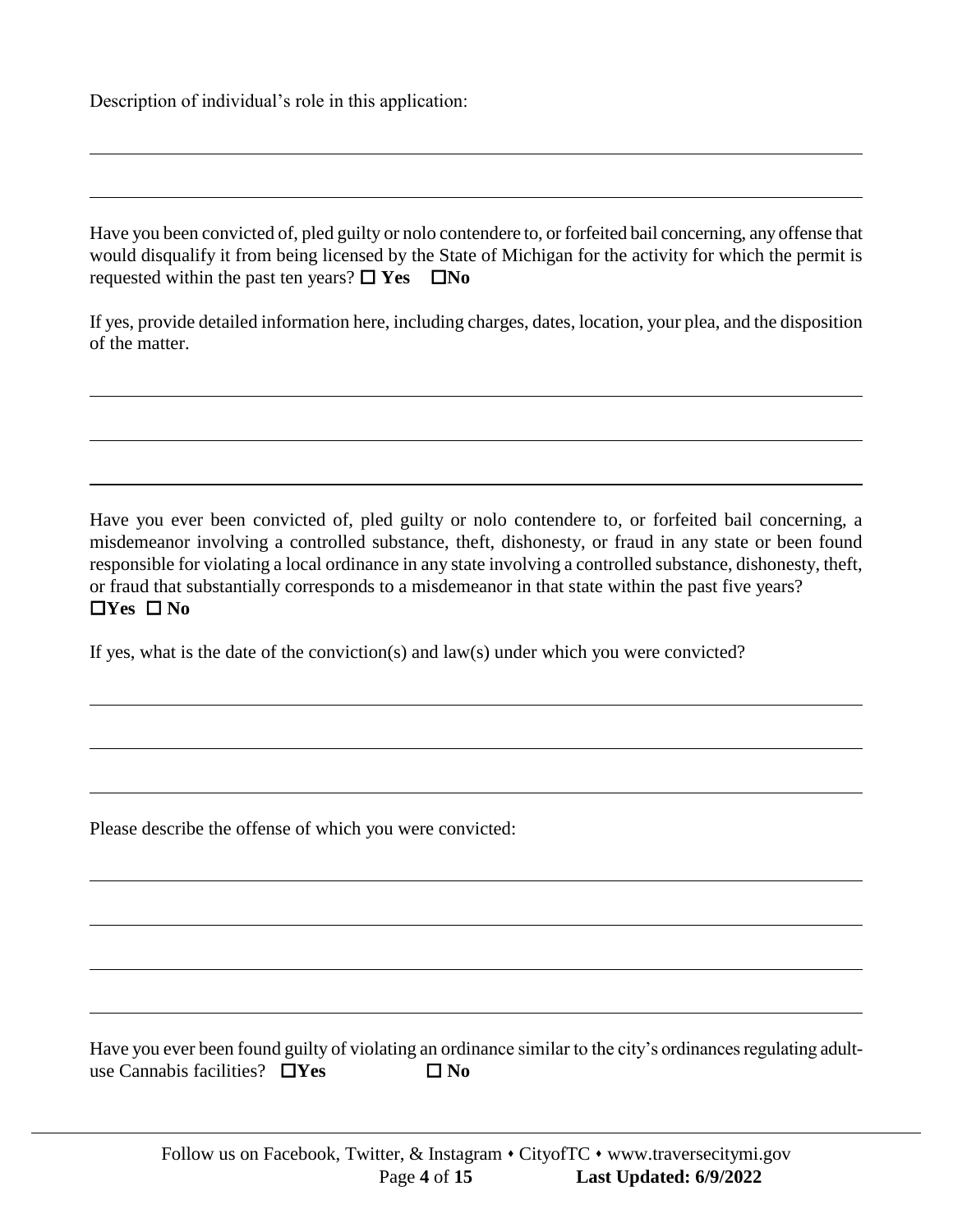If yes, provide detailed information here.

|                                               | Have you ever applied for or been granted any commercial license or certificate issued by any   |
|-----------------------------------------------|-------------------------------------------------------------------------------------------------|
|                                               | governmental agency concerning adult-use Cannabis or Cannabis that has been denied, restricted, |
| suspended, revoked or not renewed? $\Box$ Yes | $\Box$ No                                                                                       |

If yes, please attach a statement describing the facts and circumstances describing the application, denial, restriction, revocation, or nonrenewal, including the licensing authority, the date each action was taken and the reason for each action.

Have you ever held an elective office of a governmental unit of this or any state in the United States of America, or are you employed by a regulatory body of a governmental unit in this state, another state or the federal government?  $\Box$ **Yes**  $\Box$ **No** 

If yes, please provide relevant information, including the name of the agency, the office/position held, and dates held.

Do you have any interest in any other application for a permit or approved permit under the City's ordinances? **No**  $\blacksquare$  **No** 

If yes, please provide relevant information here.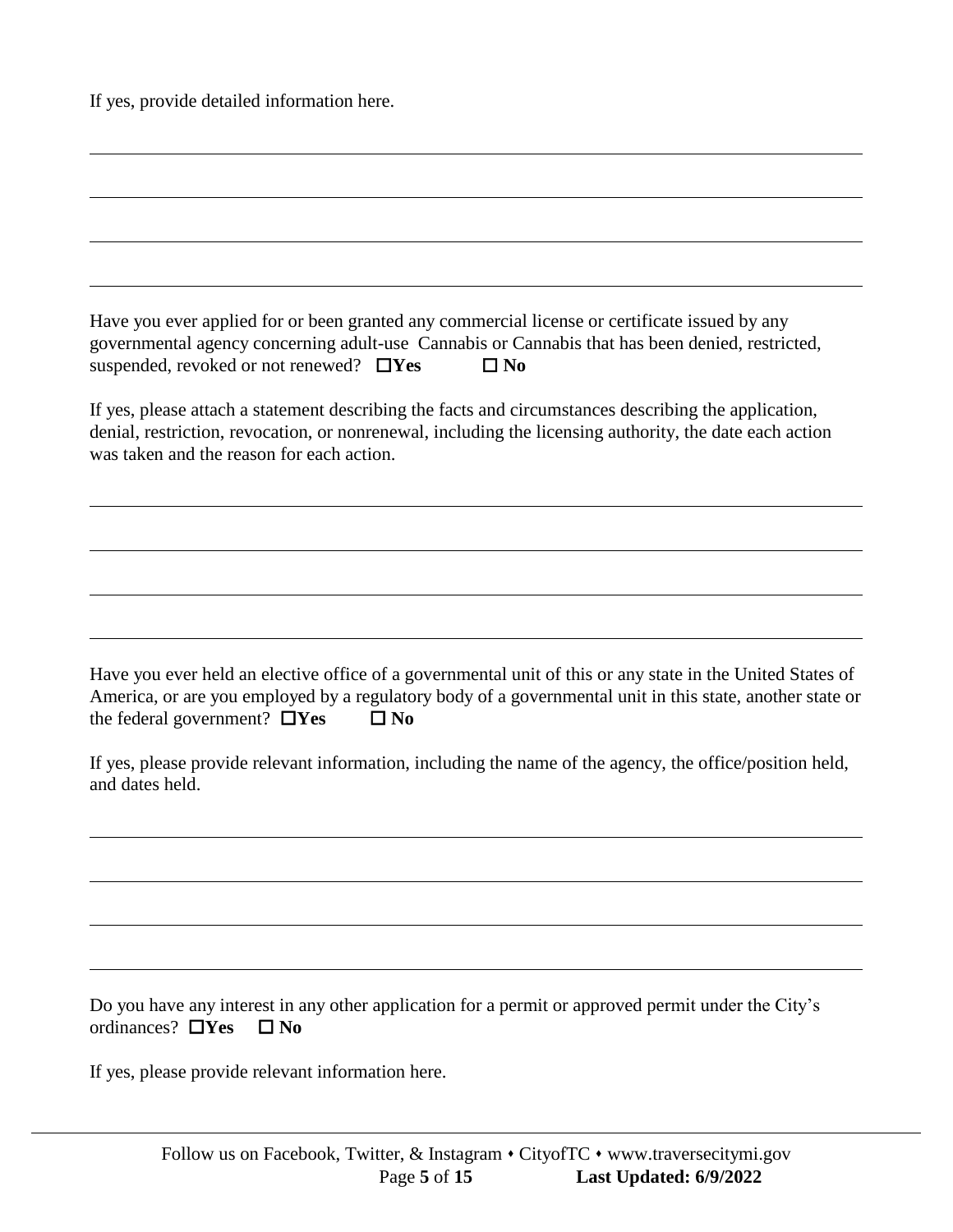|                                                | Do you have any interest in any other Cannabis facility in Michigan? $\Box$ Yes                                                                                                               | $\square$ No                                                                                                                                                                                                        |
|------------------------------------------------|-----------------------------------------------------------------------------------------------------------------------------------------------------------------------------------------------|---------------------------------------------------------------------------------------------------------------------------------------------------------------------------------------------------------------------|
|                                                | If yes, please indicate the type of facility, name and location here.                                                                                                                         |                                                                                                                                                                                                                     |
|                                                |                                                                                                                                                                                               |                                                                                                                                                                                                                     |
|                                                |                                                                                                                                                                                               |                                                                                                                                                                                                                     |
| federal, state or local law? $\Box$ Yes        | $\square$ No                                                                                                                                                                                  | Have you ever filed, or been served with a complaint or other notice by any public body regarding the<br>delinquency in the payment of or dispute over the filings concerning the payment of any tax required under |
|                                                |                                                                                                                                                                                               | If yes, please indicate the amount of any tax, the name of the taxing agency and the time periods involved.                                                                                                         |
|                                                |                                                                                                                                                                                               |                                                                                                                                                                                                                     |
|                                                |                                                                                                                                                                                               |                                                                                                                                                                                                                     |
|                                                | Indicate your occupation(s), employer(s) and/or any businesses you have owned for the 5 years<br>including and immediately preceding this application: (attach additional pages if necessary) |                                                                                                                                                                                                                     |
| (First, Middle, and Last Name or Company Name) |                                                                                                                                                                                               |                                                                                                                                                                                                                     |
| (Email address)                                | (Phone)                                                                                                                                                                                       | (Federal Tax ID Number if any)                                                                                                                                                                                      |
| (Mailing Address)                              | (City)                                                                                                                                                                                        | (State/Zip)                                                                                                                                                                                                         |
|                                                |                                                                                                                                                                                               |                                                                                                                                                                                                                     |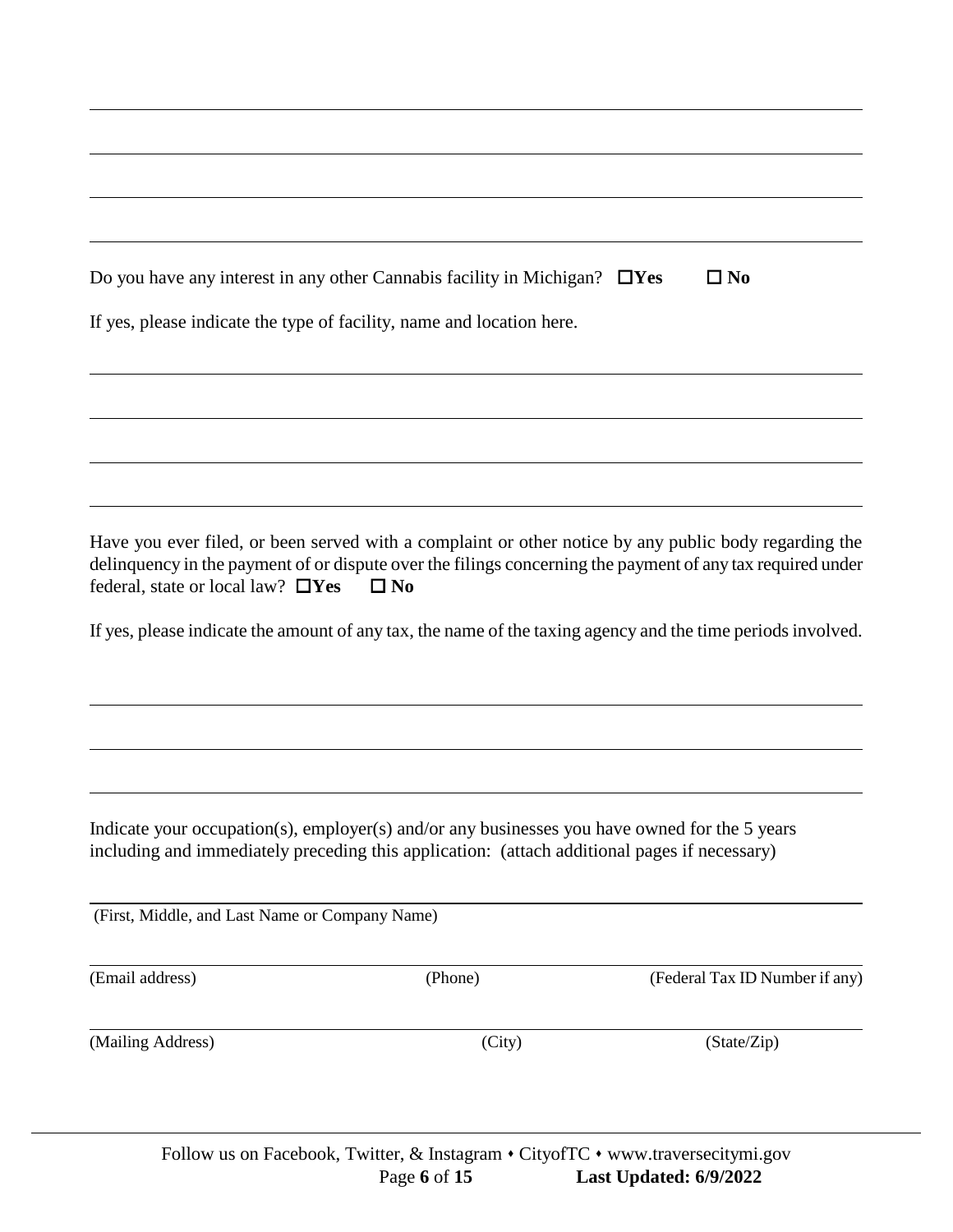**Under oath, I swear or affirm, that the information provided in this application is true and correct. I agree to not violate any laws of the State of Michigan or ordinances of the City of Traverse City in conducting the business in which the permit will be used; and I understand that a violation may be cause for nonrenewal of the permit applied for, or for suspension or revocation of the permit. Further, I understand that the issuance of a permit by the City of Traverse City is not intended to grant, nor shall be construed as granting, immunity from criminal prosecution for growing, sale, consumption, use, distribution or possession of Cannabis in any form or manner that is not in compliance with any law of the State of Michigan, other applicable rules promulgated by the State of Michigan, or from criminal prosecution or the seizure of property by federal authorities under Federal Law. Further, I understand and agree to be bound by the indemnification provision of the City of Traverse City's ordinances. I agree that acceptance of a permit from the City of Traverse City constitutes consent by the permittee, owners, managers and employees to permit the City Manager or designee to conduct inspections of the facility to ensure compliance with the City's Ordinance and other relevant laws. Finally, I understand and agree and consent to criminal history investigations performed by the Traverse City Police Department or other law enforcement agencies.** 

|                                                                                          | Date:                        |  |
|------------------------------------------------------------------------------------------|------------------------------|--|
|                                                                                          |                              |  |
| To be completed by a notary:                                                             |                              |  |
| document before me, a notary public on the following date: ____________________________. |                              |  |
| <b>Signature of Notary Public</b>                                                        | <b>My Commission Expires</b> |  |
| Name of Notary Public                                                                    | County                       |  |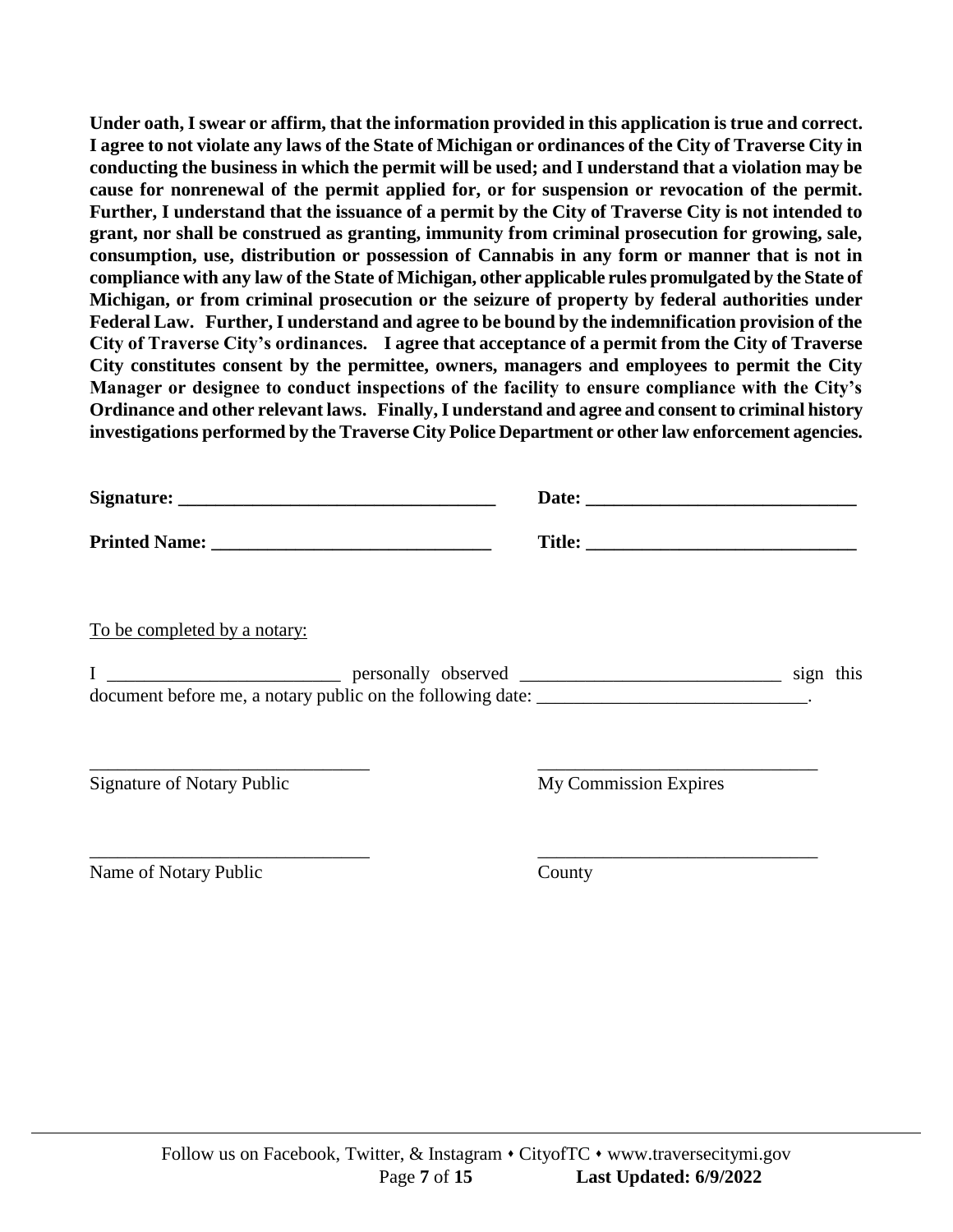## **LICENSE TRANSFEROR:** CORPORATION, INDIVIDUAL OR PARTNERSHIP NAME:

| (First, Middle, Last Name of Officers and/or Directors) | (DOB) |         | (Phone) |
|---------------------------------------------------------|-------|---------|---------|
| (Address)                                               |       | (Email) |         |
| (First, Middle, Last Name of Officers and/or Directors) | (DOB) |         | (Phone) |
| (Address)                                               |       | (Email) |         |
| (First, Middle, Last Name of Officers and/or Directors) | (DOB) |         | (Phone) |
| (Address)                                               |       | (Email) |         |

(Current address of licensed premises being transferred – Registration will be mailed to this location if not changing)

I hereby certify and swear that I am not currently delinquent in the payment of any taxes, fees or other charges owed to or collected by the City. I further understand that in the event that I am delinquent in the payment of any taxes, fees or other charges owed to or collected by the City, such delinquency shall be grounds for denial.

|                                                                                          | Title:                       |           |  |
|------------------------------------------------------------------------------------------|------------------------------|-----------|--|
| To be completed by a notary:                                                             |                              |           |  |
| document before me, a notary public on the following date: ____________________________. |                              | sign this |  |
| <b>Signature of Notary Public</b>                                                        | <b>My Commission Expires</b> |           |  |
| Name of Notary Public                                                                    | County                       |           |  |
|                                                                                          |                              |           |  |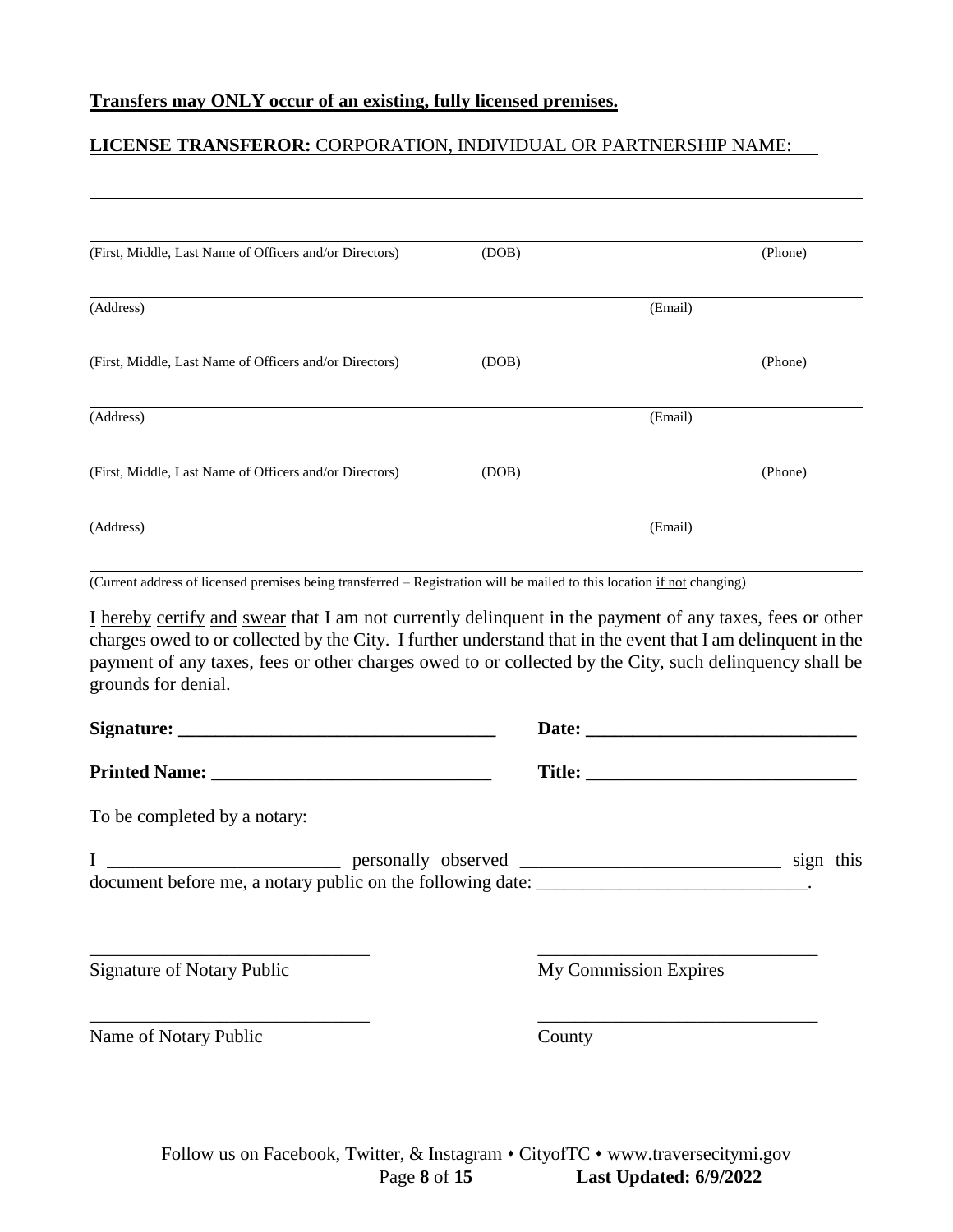## **Chemical Survey**

**Information:** This survey is requested to determine the quantity of specific chemical groups used, produced or stored in your facility. Fire Chiefs are required to collect chemical data under the Michigan Occupational Safety and Health Act (MIOSHA), PA 154 of 1974, as amended, and the Fire Prevention Code, PA 207 of 1941, as amended.

**Instructions:** Indicate below whether your site uses or produces any of the chemical types listed. Check all the categories that apply when a chemical has more than one characteristic, (example: both a Class 3 flammable and a Class 6 poison), see definitions. Each chemical group listed in this survey includes a specified quantity. Indicate the quantity category for each chemical group on your site. To complete this survey, you may need to reference Material Safety Data Sheets and SARA Title III reporting forms, along with the attached definitions.

#### **(Note: You** *must* **complete each line. Do not leave any blanks. If you do not use a chemical group listed, mark the "DO NOT HAVE" box.)**

When substantial changes occur in the quantity or type of chemical use, manufacture or related storage, a revised survey must be submitted to the Fire Chief. In addition, a revised survey will be requested periodically as the Fire Chief determines necessary, but a least once every five years.

This survey may be followed-up with a request for more detailed information. This may include a request for Material Safety Data Sheets, chemical lists maintained under the Employee Right to Know provisions of MIOSHA and other information.

Please return this questionnaire as indicated in the attached cover letter.

### **This site is: (please circle one)**

**Chemical User -** (Chemicals used in activities on site)

**Chemical Producer -** (Chemicals manufactured at this site, includes packaging)

**Other -** Circle this if chemicals are used for incidental purposes only. (Examples: toilet cleaner, glass cleaner, etc.) Please specify type of business (Example: retail store)

\_\_\_\_\_\_\_\_\_\_\_\_\_\_\_\_\_\_\_\_\_\_\_\_\_\_\_\_\_\_\_\_\_\_\_\_\_\_\_\_\_\_\_\_\_\_\_\_\_\_\_\_\_\_\_\_\_\_\_\_\_\_\_\_\_\_\_\_\_\_\_\_\_\_\_\_

| <b>Emergency Contacts:</b> (Include Private Alarm/Security Companies) |                           |                    |  |
|-----------------------------------------------------------------------|---------------------------|--------------------|--|
| Name/Title                                                            | <b>Business Telephone</b> | <b>Home Number</b> |  |
|                                                                       |                           |                    |  |
|                                                                       |                           |                    |  |
|                                                                       |                           |                    |  |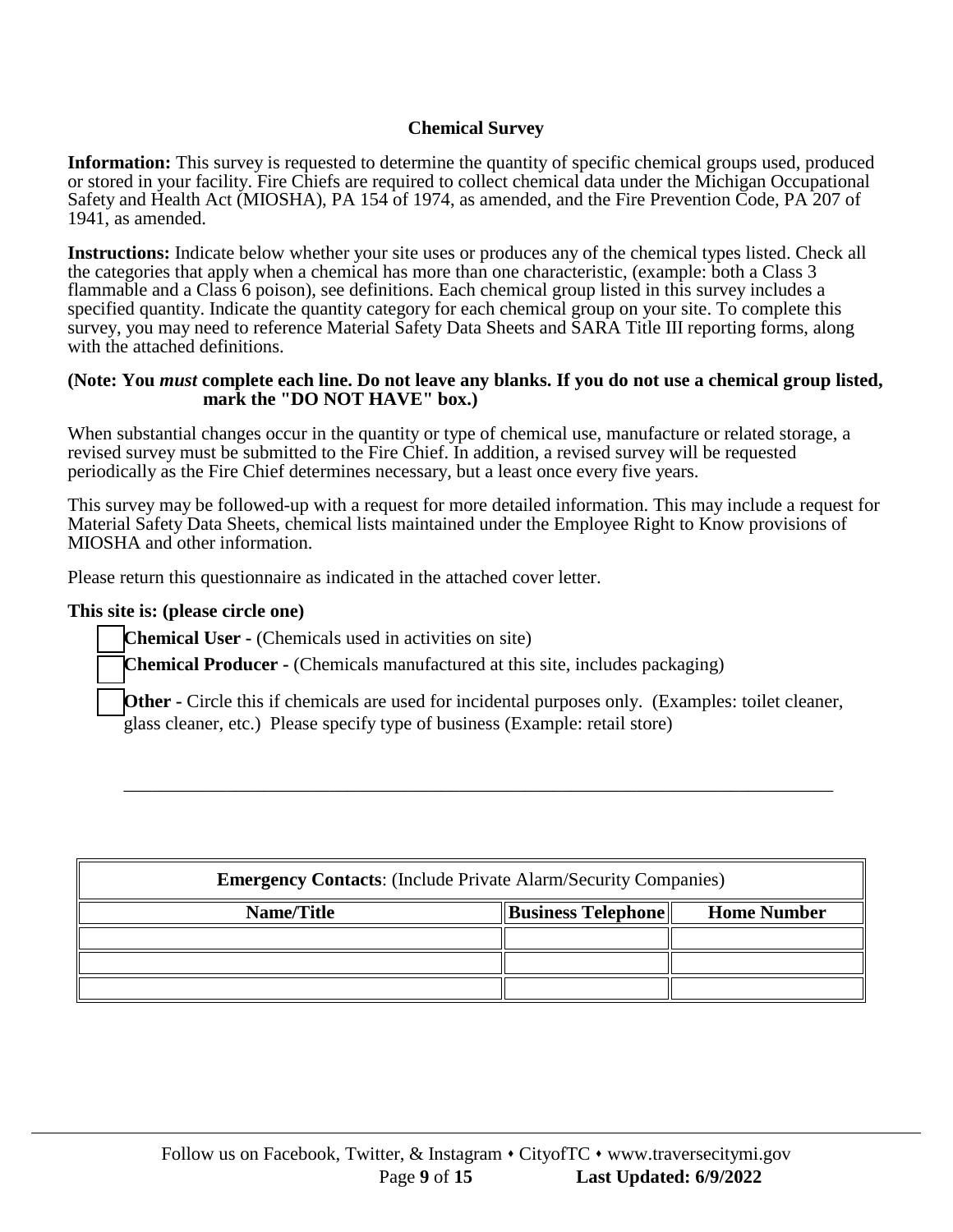Respond based on the maximum quantity you would have on-site, including storage, at any one time during the year.

| <b>Check 1 Box for Each Category</b>                                  |                           |                                                            |                                                                 |                       |
|-----------------------------------------------------------------------|---------------------------|------------------------------------------------------------|-----------------------------------------------------------------|-----------------------|
| <b>Chemical type</b>                                                  | <b>Specified quantity</b> | Have at or<br><b>Above</b><br><b>Specified</b><br>Quantity | <b>Have but</b><br><b>Below</b><br><b>Specified</b><br>Quantity | Do Not<br><b>Have</b> |
|                                                                       | <b>Class 1</b>            |                                                            |                                                                 |                       |
| Explosives & Blasting Agents<br>(Not including Class C<br>Explosives) | Any Quantity              |                                                            |                                                                 |                       |
|                                                                       | Class <sub>2</sub>        |                                                            |                                                                 |                       |
| Poison Gas                                                            | Any Quantity              |                                                            |                                                                 |                       |
| Flammable Gas                                                         | 100 gal. water capacity   |                                                            |                                                                 |                       |
| Non-Flammable Gas                                                     | 100 gal. water capacity   |                                                            |                                                                 |                       |
|                                                                       | Class 3                   |                                                            |                                                                 |                       |
| Flammable Liquid                                                      | 1,000 gallons             |                                                            |                                                                 |                       |
| Combustible Liquid                                                    | $10,000$ gallons          |                                                            |                                                                 |                       |
|                                                                       | <b>Class 4</b>            |                                                            |                                                                 |                       |
| Flammable Solid (Dangerous<br>when wet)                               | 100 lbs.                  |                                                            |                                                                 |                       |
| Flammable Solid                                                       | 500 lbs.                  |                                                            |                                                                 |                       |
| Spontaneously Combustible<br>Material                                 | 100 lbs.                  |                                                            |                                                                 |                       |
|                                                                       | Class <sub>5</sub>        |                                                            |                                                                 |                       |
| Oxidizer                                                              | 500 lbs.                  |                                                            |                                                                 |                       |
| Organic Peroxide                                                      | $250$ lbs.                |                                                            |                                                                 |                       |
|                                                                       | Class 6                   |                                                            |                                                                 |                       |
| Poison                                                                | 500 lbs.                  |                                                            |                                                                 |                       |
| <b>Irritating Material: Liquid</b>                                    | 1,000 gal.                |                                                            |                                                                 |                       |
| <b>Irritating Material: Solid</b>                                     | 500 lbs.                  |                                                            |                                                                 |                       |
| Class <sub>7</sub>                                                    |                           |                                                            |                                                                 |                       |
| Radioactive Material (Yellow<br>III Label)                            | Any Quantity              |                                                            |                                                                 |                       |
| <b>Class 8</b>                                                        |                           |                                                            |                                                                 |                       |
| Corrosives: Liquid                                                    | 1,000 gal.                |                                                            |                                                                 |                       |
| Corrosives: Solid                                                     | 500 lbs.                  |                                                            |                                                                 |                       |
| <b>No DOT Category</b>                                                |                           |                                                            |                                                                 |                       |
| Known Human Carcinogen                                                | Any Category              |                                                            |                                                                 |                       |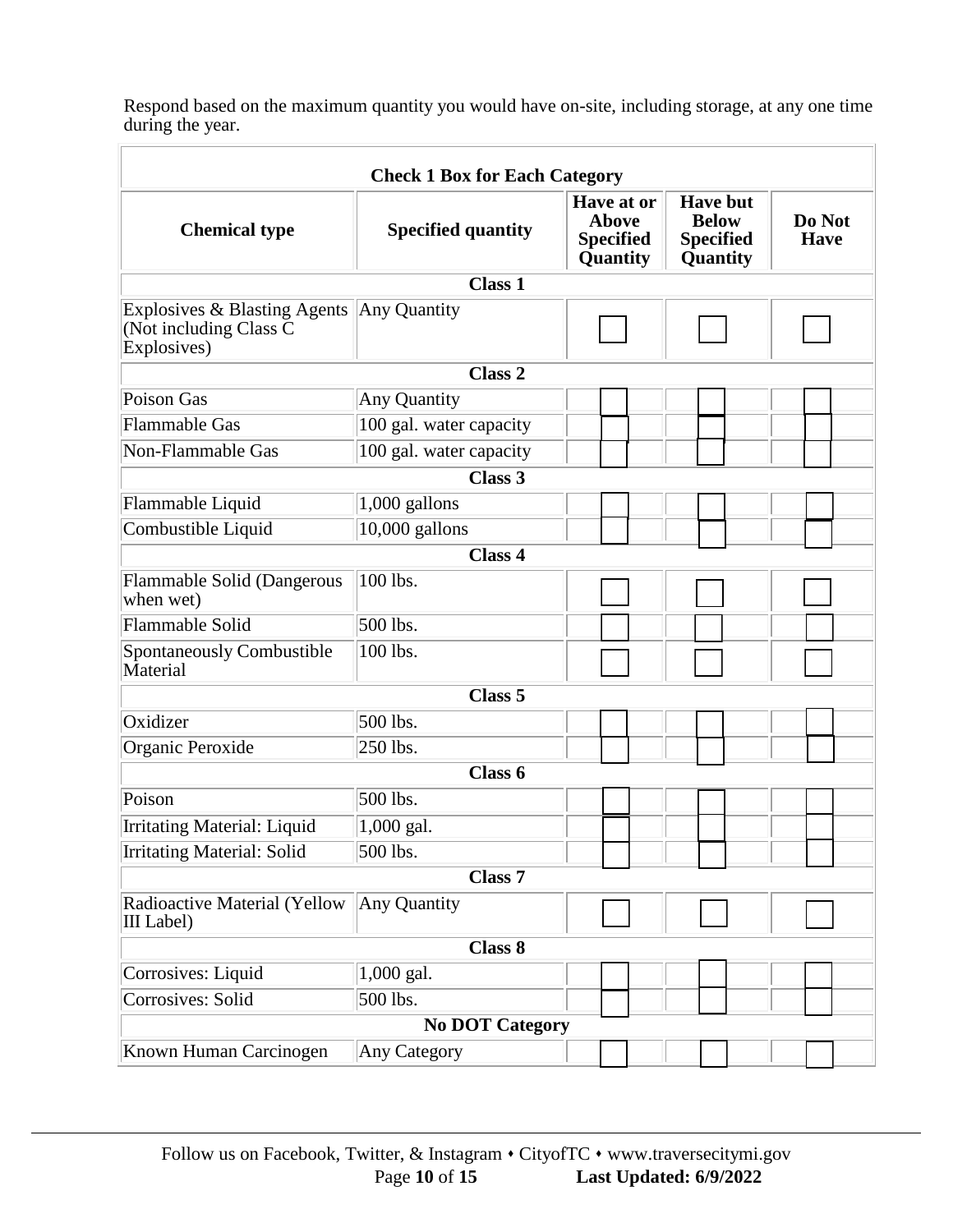# **ATTACHMENTS:**

# *For All:*

- *Please attach the following – and clearly label each required attachment so it is easily identified.*
	- $\Box$  Application fee.
		- o \$5,000 for all new and renewal applications
		- o Please make check payable to: "City of Traverse City"
		- o Amendments to applications will be charged for the City's costs associated with review as determined by the City Clerk, not-to-exceed \$5,000.
	- $\Box$  Proof of prequalification by the State of Michigan for a Cannabis facility state license.
	- $\Box$  A copy of the application form, submitted to LARA for prequalification.
	- $\Box$  Proof of lawful possession of the premises (such as a lease, deed, purchase agreement)
	- $\Box$  Proof of comprehensive general liability in the amount of \$1 million per occurrence, with a minimum \$2 million aggregate, **including an endorsement to the policy naming the City of Traverse City as additional insured.**

# *For Growers, Processors, Transporters, and Safety Compliance Facilities:*

- $\Box$  A comprehensive operating plan as outlined in the city's ordinance, which includes the following elements:
	- o Type of Cannabis facility for which you are applying;
	- o Security Plan;
	- o HVAC Plan;
	- o Staffing Plan;
	- o Marketing Plan;
	- o Inventory and Record Keeping Plan;
	- o Description of the total amount of cannabis materials to be kept on location, including a description of where they will be kept.
	- o Scaled Conceptual Site Plan (must show dimensions, physical address with lot lines, facility location on the lot, ingress and egress for vehicles, including Fire Department access, secured areas, closest fire hydrants, water/sewer utilities and stormwater runoff).
		- For growers, site plan must also show areas of outside grow locations, secured areas, outside high-pile or high-rack storage.
	- $\circ$  A building plan, professionally drawn, indicating the layout and size of the building, detailing public, private and secured areas, and occupancy of the building per Michigan Building Code, path and location of egress, occupant loads, fire protection system control areas/rooms, areas with non-passive security systems. Plan shall indicate fireresistance-rated construction.
	- o Written policies and procedures for addressing concerns or complaints;
		- For Growers,
			- Cultivation plan;
			- Wastewater plan;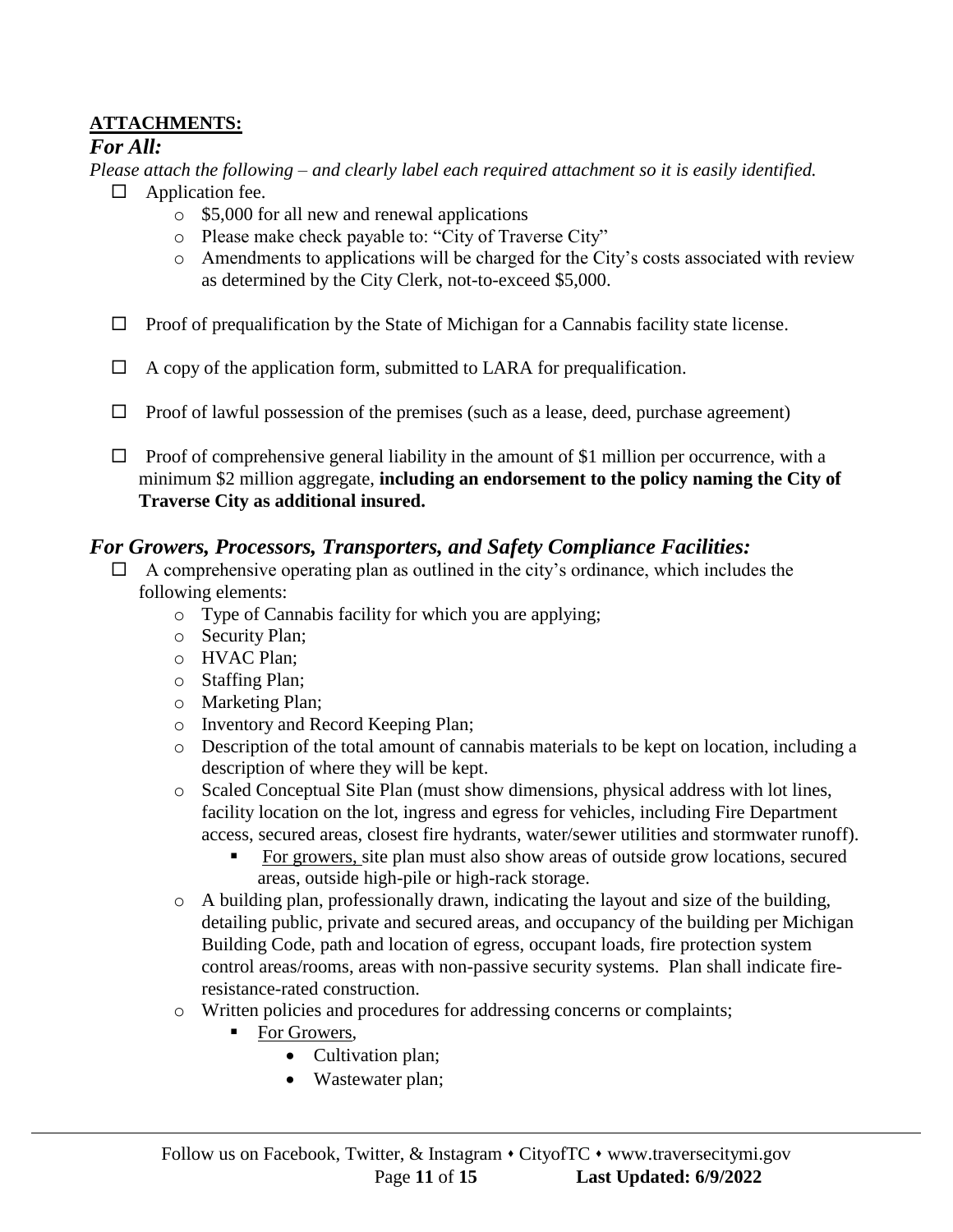- Disposal plan;
- Mold/mildew/pest control prevention plan;
- Air quality plan;
- Electrical plan and a certification from a licensed electrician that the premises are equipped to safely accept and utilize the required or anticipated electric load for the facility as well as a certification from the electrical utility supplying electricity that the anticipated electric loads required will not exceed the capacity of the electrical supply system.
- For Processors,
	- Detailed description of products to be produced;
	- Comprehensive list of chemicals used on site;
	- Wastewater plan;
	- Plant waste disposal plan

# *For Retail Establishments and Microbusiness:*

- □ Attachment A: Scoring Matrix Attestation
- $\Box$  A comprehensive operating plan as outlined in the city's ordinance, which includes the following elements:
	- o Type of Cannabis facility for which you are applying;
	- o Description of products and services to be provided
	- o Documentation providing evidence/affirmation of any and all items for which you are seeking points from the scoring matrix. **Note, for items that require approval or determination of another department, other than the City Clerk, include verification from that department indicating such approval.**
	- o Security Plan with Police approval;
	- o HVAC Plan;
	- o Staffing Plan including:
		- Employee Salary and Benefits offered
		- Building Layout emphasizing Employee break and restrooms
		- **Employment of non shareholders**
	- o Marketing and Outreach Plan including:
		- Evidence of Outreach in the vicinity of the proposed location
		- Evidence of utilization of locally-sourced services
		- Description of Drug and Alcohol Public outreach programs
	- o Community Zoning Plan with Planning Director Approval including:
		- **Traffic Management Plan**
		- **Parking Plan**
		- Availability to Alternative Transportation
		- Utilization of Renewable, Sustainable, and Green Infrastructure emphasizing resource conservation and energy efficiency
	- o Inventory and Record Keeping Plan;
	- o Description of the total amount of cannabis materials to be kept on location, including a description of where they will be kept.
	- o Scaled Conceptual Site Plan (must show dimensions, physical address with lot lines, facility location on the lot, ingress and egress for vehicles, including Fire Department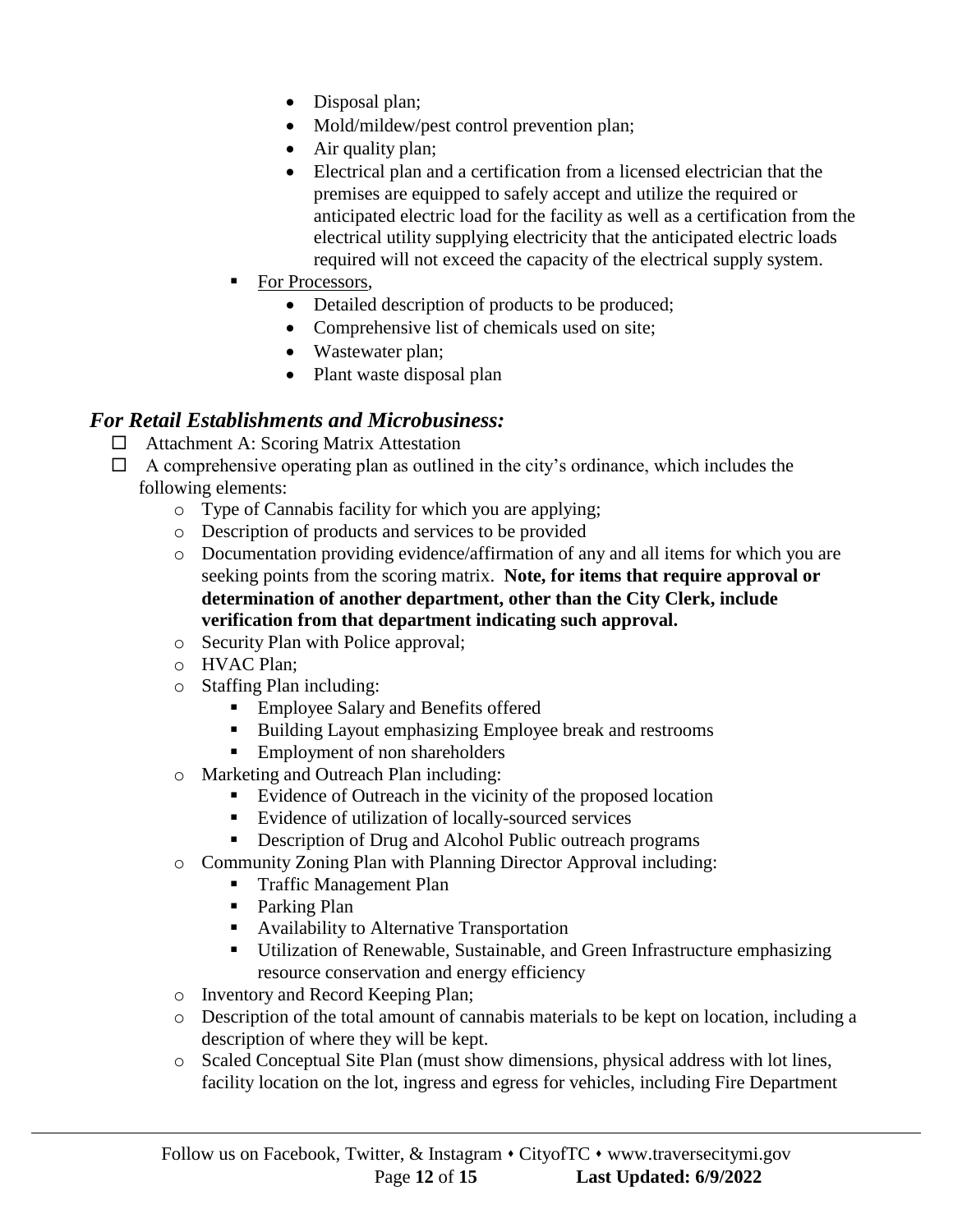access, secured areas, closest fire hydrants, water/sewer utilities and stormwater drainage).

- o A building plan, professionally drawn, indicating the layout and size of the building, detailing public, private and secured areas, and occupancy of the building per Michigan Building Code, path and location of egress, occupant loads, fire protection system control areas/rooms, areas with non-passive security systems. Plan shall indicate fireresistance-rated construction.
- o A declaration of any other past or present businesses or investments with the City
- o Co-location Description (if applying for and holding medical cannabis license and adult use retail license at one location)
- o A Comprehensive list of chemicals used on site
- o Plant Waste Disposal Plan
- o *Microbusinesses only:* The operation plan shall include all information required of growers, processors and retail establishments

| Contact Info:                          |              |                            |
|----------------------------------------|--------------|----------------------------|
| City Clerk's Office                    | 231-922-4486 | lutzs@traversecitymi.gov   |
| Planning/Zoning Department             | 231-922-4464 | dweston@traversecitymi.gov |
| <b>Traverse City Police Department</b> | 231-995-5155 | jobrien@traversecitymi.gov |

[This portion intentionally left blank; see next page]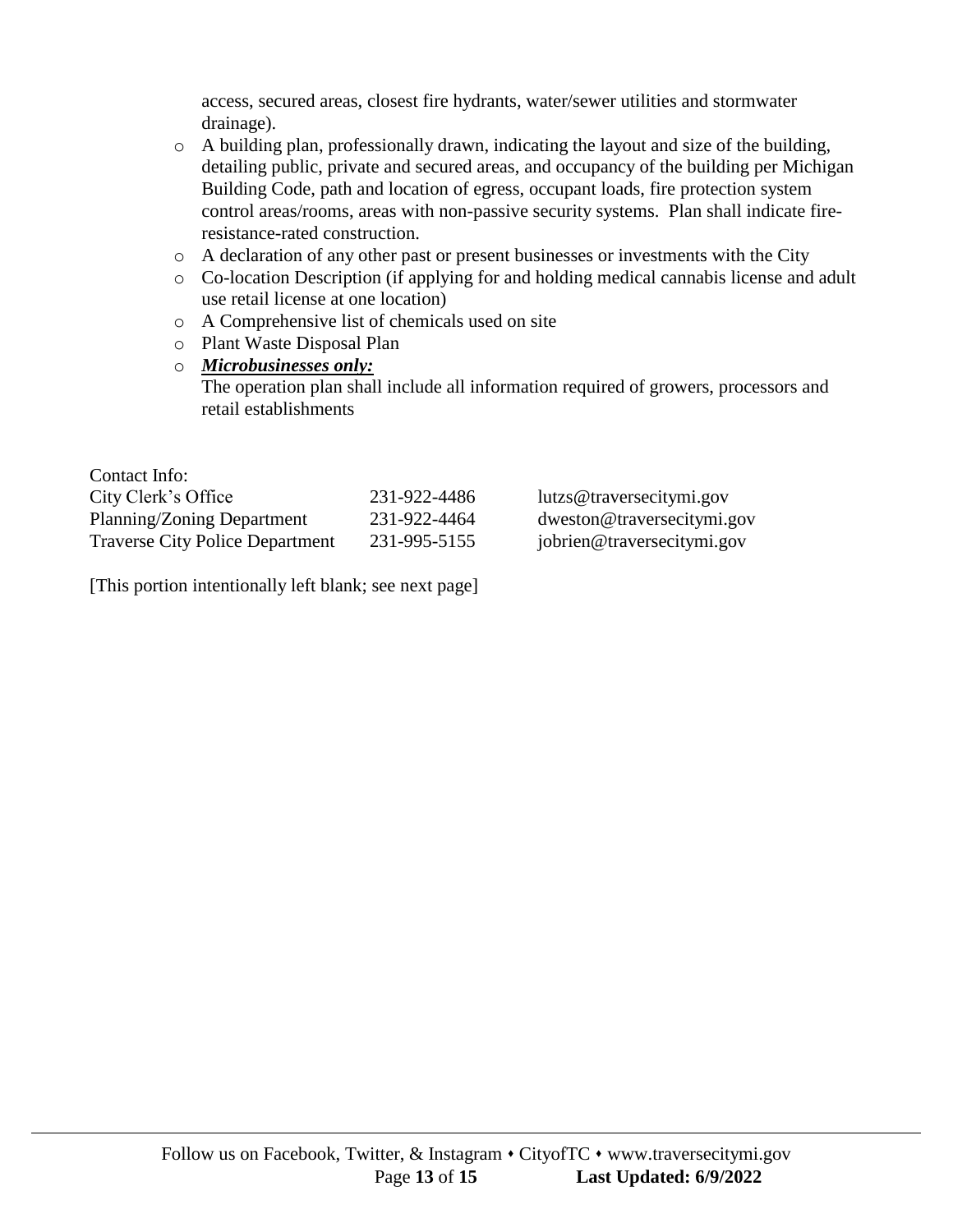**I, the undersigned, have the authority to sign this application on behalf of ("the Facility or Company"). I have read all of the above answers, including all sheets and information provided in connection with this application and they are true and correct. The Facility agrees to comply with all terms and conditions of a permit as it may be issued. Finally, I understand that the Facility has a continuing duty to provide the City of Traverse City with current information and will notify the City Clerk in writing of any changes to the Facility's mailing address, phone numbers, electronic mail address or other contact information as well as changes to any other information the applicant has provided to the City as part of the permit application within ten (10) days of any such change occurring. I acknowledge that the City of Traverse City may be required from time to time to release records in its possession. The applicant hereby gives permission to the City of Traverse City to release any records or materials received by the City from the applicant as it may be requested to do so as permitted by the Freedom of Information Act, MCL 15.231 et seq.**

| To be completed by a notary:                                                                                                                               |                              |
|------------------------------------------------------------------------------------------------------------------------------------------------------------|------------------------------|
|                                                                                                                                                            |                              |
| <u> 1989 - Johann Harry Harry Harry Harry Harry Harry Harry Harry Harry Harry Harry Harry Harry Harry Harry Harry</u><br><b>Signature of Notary Public</b> | <b>My Commission Expires</b> |
| Name of Notary Public                                                                                                                                      | County                       |
| <b>Submit application to:</b>                                                                                                                              |                              |
| Benjamin Marentette, MMC                                                                                                                                   |                              |
| City Clerk – City of Traverse City                                                                                                                         |                              |
| 400 Boardman Avenue, First Floor                                                                                                                           |                              |

Follow us on Facebook, Twitter, & Instagram • CityofTC • www.traversecitymi.gov Page **14** of **15 Last Updated: 6/9/2022**

Traverse City, MI 49684